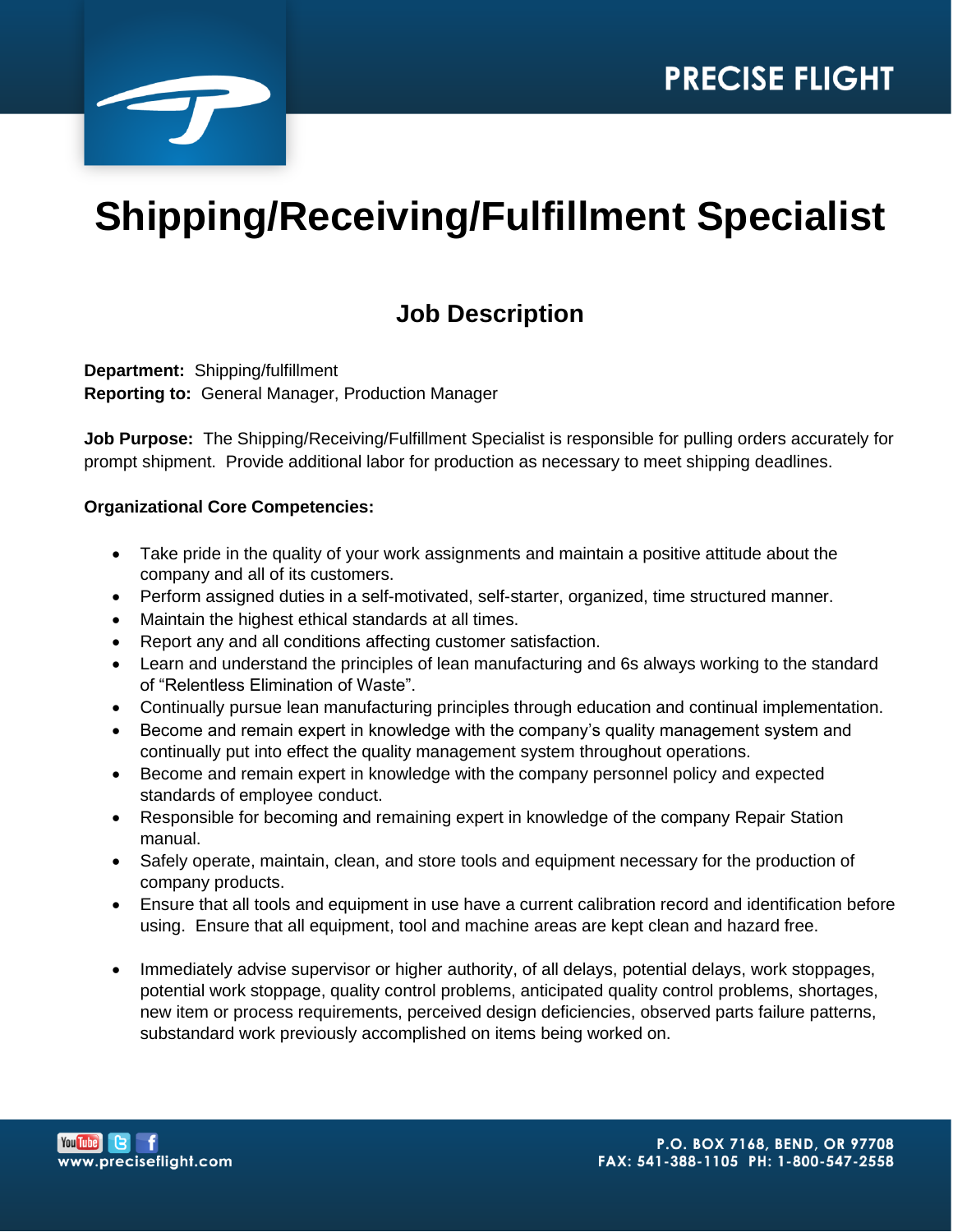

### **Job Duties:**

- Directs the day-to-day activities of the warehouse. Such activities include shipping, receiving, kitting, housekeeping, inventory control, storage, etc.
- Works directly with inventory control, sales, and shipping software programs.
- Works directly with Kanban System to support Precise Flight's overarching lean manufacturing objectives.
- Responsible for obtaining merchandise from warehouse shelves to accurately fill orders as required by Sales Order for the shipments required for the day.
- Responsible for packaging materials in a manner as to ensure that no damage occurs during transit.
- Responsible for continuous process improvement.
- Facilitates shipping procedures, including packaging, labeling and any related shipping documentation (International Customs paperwork, Invoices, Certificate of Conformance)
- Audits all freight charges; files claims on overcharges.
- Prepares all paperwork; transfers documents to ensure that proper inventory adjustments are made.
- Manages the inventory positions of all products and coordinates with all areas necessary to ensure adequate stock levels are maintained.
- Responsible for assuring that information listed on Certificates of Conformance, 8130-3 airworthiness approval tags, and packing slips fills the requirements of the customer.
- Responsible for ensuring that all products are received correctly and that all necessary documentation is included with the shipment.
- Responsible for coordinating and completing work orders accurately and efficiently.
- Responsible for routing repairs and returned product to the appropriate personnel.
- Responsible for maintaining an accurate inventory system.
- Under the direction of the General Manager and Production Manager, write and maintain a procedures manual detailing the procedures and policy outlining the duties and responsibility of the Shipping/Receiving/Fulfillment Specialist Position.
- Learn and understand the principles of lean manufacturing and 6s always working to the standard of "Relentless Elimination of Waste".
- Become and remain expert in knowledge with the company's quality management system and continually put into effect the quality management system throughout operations.
- Continually pursue lean manufacturing principles through education and continual implementation.
- Responsible for maintaining a clean, orderly, and accurate inventory area. All items are to be appropriately marked with part numbers, descriptions, accurate Kanban levels, and in the correct bin locations.